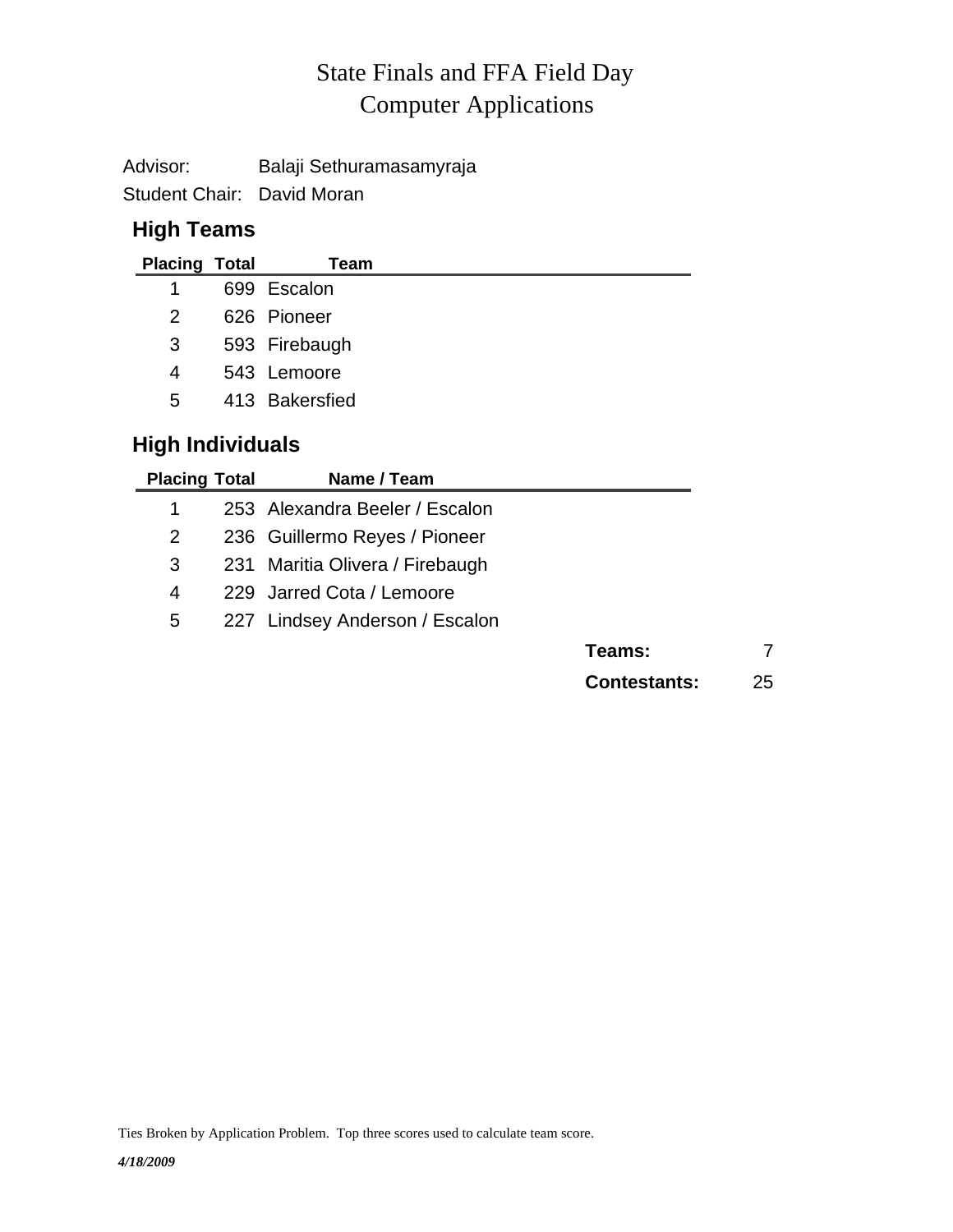## State Finals and FFA Field Day **Computer Applications** State Finals and FFA Field Day

| <b>Team Results</b> |              |                            |                          |     |             |                         |  |
|---------------------|--------------|----------------------------|--------------------------|-----|-------------|-------------------------|--|
|                     | Written Test | <b>Application Problem</b> | <b>Oral Presentation</b> | Tie | Total Place |                         |  |
| Bakersfied          | 158          | 124                        | 131                      | 124 | 413         | $-5$                    |  |
| Delano              | 166          | 116                        | 104                      | 116 | 386         | $\overline{7}$          |  |
| Escalon             | 218          | 336                        | 145                      | 336 | 699         | - 1                     |  |
| Firebaugh           | 172          | 287                        | 134                      | 287 | 593         | - 3                     |  |
| Lemoore             | 146          | 279                        | 118                      | 279 | 543         | $\overline{\mathbf{4}}$ |  |
| Pioneer             | 224          | 280                        | 122                      | 280 | 626         | $\overline{2}$          |  |
| Tulelake            | 172          | 108                        | 124                      | 108 | 404         | 6                       |  |

Ties Broken by Application Problem. Top three scores used to calculate team score.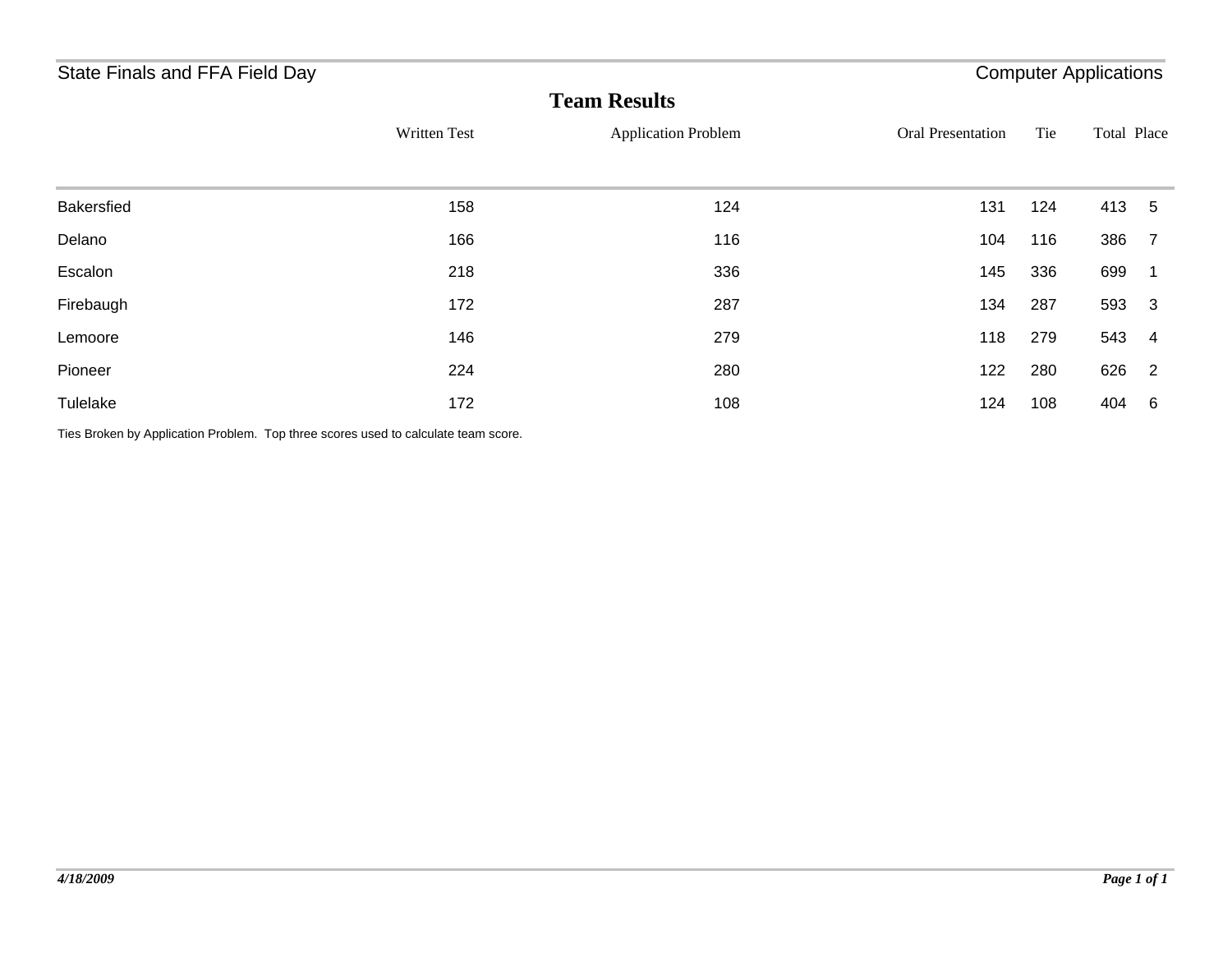| State Finals and FFA Field Day |              |                            |                   | <b>Computer Applications</b> |        |                |
|--------------------------------|--------------|----------------------------|-------------------|------------------------------|--------|----------------|
|                                |              | <b>Individual Results</b>  |                   |                              |        |                |
|                                | Written Test | <b>Application Problem</b> | Oral Presentation | Tie                          | Total  | Place          |
| <b>Bakersfied</b>              |              |                            |                   |                              | 413    | $\overline{2}$ |
| Gabriela Gomez                 | 44           | 29                         | 47                | 29                           | $120*$ | 22             |
| Michael Mendrano               | 66           | 58                         | 38                | 58                           | 162*   | 13             |
| <b>Taylor Chesney</b>          | 48           | 37                         | 46                | 37                           |        | 131 * 18       |
| Delano                         |              |                            |                   |                              | 386    | $\mathbf{Z}$   |
|                                |              |                            |                   | 0                            |        |                |
| Giselle Zavala                 | 24           | 22                         | 35                | 22                           | 81     | 24             |
| <b>Gladys Morales</b>          | 44           | 41                         | 35                | 41                           | $120*$ | 21             |
| Hector Magana                  | 62           | 46                         | 37                | 46                           | $145*$ | 15             |
| John Damondon                  | 60           | 29                         | 32                | 29                           |        | 121 * 20       |
| Escalon                        |              |                            |                   |                              | 699    | $\mathbf{1}$   |
| Alexandra Beeler               | 78           | 125                        | 50                | 125                          | 253*   | $\overline{1}$ |
| Chelsea Carrico                | 64           | 70                         | 46                | 70                           | 180    | 10             |
| Kyle Rose                      | 82           | 92                         | 45                | 92                           | $219*$ | 6              |
| Lindsey Anderson               | 58           | 119                        | 50                | 119                          | 227*   | 5              |
| <b>Firebaugh</b>               |              |                            |                   |                              | 593    | $\overline{3}$ |
| Joshua Cortez                  | 56           | 95                         | 39                | 95                           | 190*   | 8              |
| Maritia Olivera                | 72           | 113                        | 46                | 113                          | 231 *  | $\overline{3}$ |
| Miryam Magallon                | 44           | 79                         | 49                | 79                           | $172*$ | $-11$          |
| Lemoore                        |              |                            |                   |                              | 543    | $\overline{4}$ |
| Anthony Salazar                | 28           | 81                         | 38                | 81                           | $147*$ | 14             |
| Jarred Cota                    | 72           | 115                        | 42                | 115                          | 229*   | $\overline{4}$ |